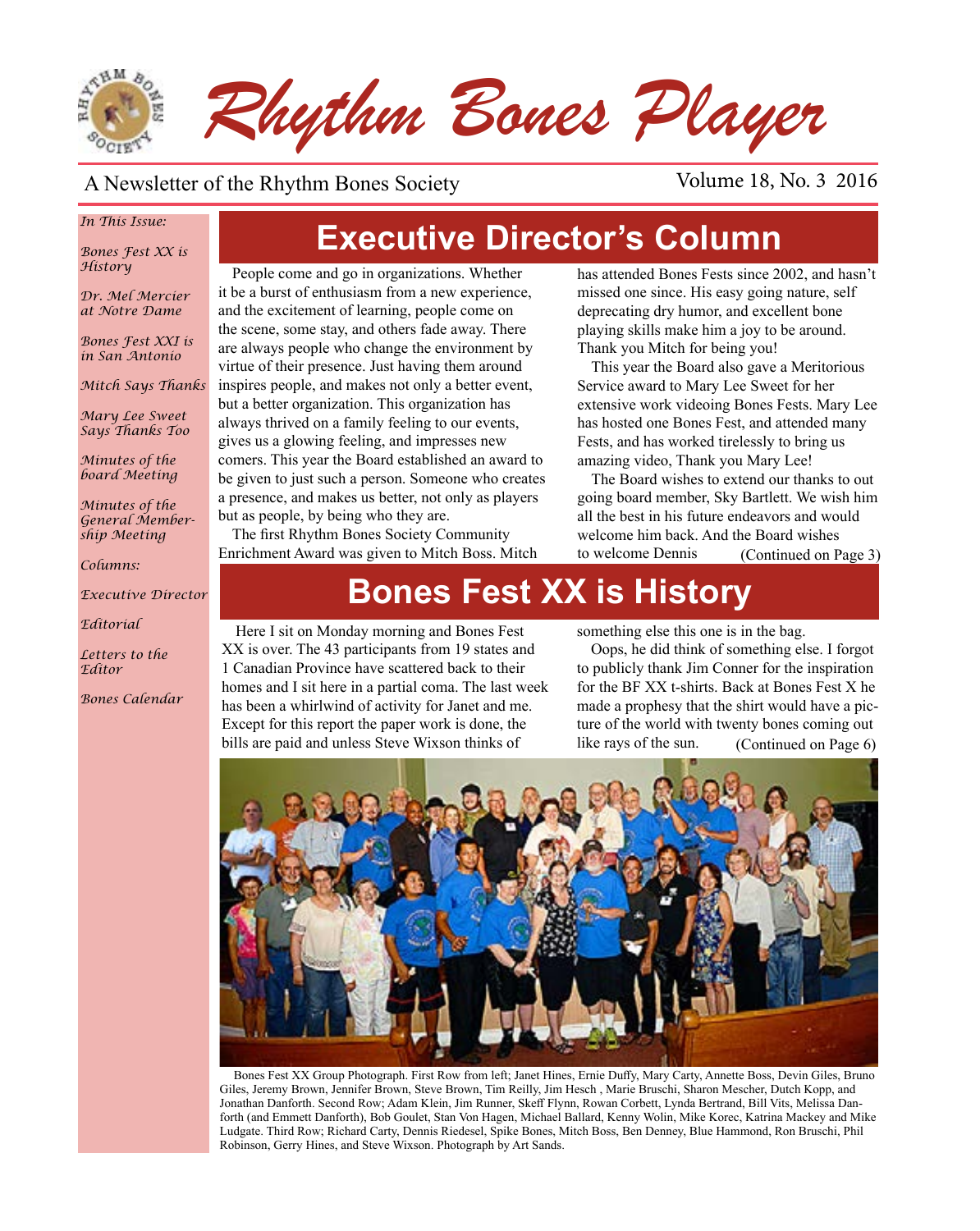#### **Editorial**

Bones Fest XX is over and I am sitting at the airport waiting for a delayed flight. There are many Fest highlights and our host, Gerry Hines, writes of them starting on Page 1. The photographs in this issue were taken by Micheal Ballard and Art Sands, and thanks to both of them for their great work.

The Fest was again videoed by Mary Lee Sweet and in appreciation for that work over many years, the Board of Directors presented her with the *Meritorious Service Award*. The Board also recognized Mitch Boss with a new award, the *Community Enrichment Award.* Mary Lee's BFXX video can be seen on our homepage for the next several months.

I played a tribute to the late Jerry Mescher at the Fest. Jerry's signature song was Scott Joplin's *Maple Leaf Rag*  recorded by Jo Ann Castle, and I played to a 30 second shortened version. I would not have been able to do this except Mel Mercier had written down Jerry's arrangement of the song in his PhD thesis (Pages 431-39 and you can search for it online). I slowed it down on the computer and worked up to full speed over time. I was pleased with my performance, but it was not at Jerry's level.

I tip my hat (i.e., rhythm bones) to Steve Brown for the excellent job he did as Emcee of the Friday and Saturday evening performances. Also to Steve, Bill Vits, Kenny Wolin, Tim Reilly and helpers for leading interesting workshops.

#### **Letters to the Editor**

Thank you for allowing me to participate on the Board. I love you all and missed you all very much, it's never fun to miss a Fest. I understand that Dennis has been elected to fill "my" position. I think that he will be an excellent Board member. Please do not take my decision to not serve again as anything more than my desire to not interface with a computer. At any point in time if there is no one of a more agreeable and useful nature to serve on the Board I would be happy to serve again. *Sky Bartlett*

Gerry, It was as if you were never here. You inhabited and left the place wonderfully. If only all of our guests could be like you! We (the Center) and myself were pleased to have hosted this national event, and would be happy for repeat visits! Thanks again for thinking of us and don't be a stranger! *Ty Marshal*, Director, Homer Center for the Arts

Glad as ever to have made it to the Fest, not glad I couldn't stay till Saturday. Glad to talk to some new people and get interesting insight into things like reasons to need quiet bones, reasons to make bones that play well in the Skeff position. Glad to hang out with old friends again. Anyway I sold enough pairs to be making bones again, this time mostly American Chestnut - why? because I can. *Adam Klein*

Thank you, Janet and Gerry, for hosting the 20th Bones Fest in such a beautiful setting of New York State's mountains and valleys.

In planning to attend this fest, I was determined to attend as many workshops as possible. I was not disappointed. There was information for everyone: playing with the metronome, learning about Irish tunes, the history of shanty songs, and a beginner's bones class. I thoroughly enjoyed and appreciated all of these "down-to-earth" workshops. Our bones society seems to be blessed with talented teachers, bones players, and characters.

Jamming with all the "characters" is one of my favorite times at the fest. And, then, I look forward to sitting back and enjoying all the performances on Saturday night. Each performance this year was a "WOW" moment for me.

I look forward to being with you next August in San Antonio. *Sharon Mescher*

#### **Bones Fest XXI in San Antonio**

The Board is happy to announce that Bones Fest XXI will be in San Antonio hosted by Dennis Riedesel. Dennis hosted Bones Fest XV, and you can search online newsletters for Vol 13, No 2. One fun events was the dinner cruise on the San Antonio river which will be repeated. The date is August 24-27. 2017, and look for details in the future newsletters.

#### *Rhythm Bones Player*

Rhythm Bones Society Volume 18, No 3 Third Quarter 2016 ISSN: 1545-1380

Editor Steve Wixson wixson@epbfi.com

Executive Director Stephen Brown bones@crystal-mtn.com

Web Site Coordinator Steve Wixson webmaster@rhythmbones.com

Board of Directors Steve Brown, Executive Director Skeffington Flynn Sharon Mescher Dennis Riedesel Bill Vits, Assistant Director Steve Wixson, Secretary/Treasurer Kenny Wolin  $\overline{a}$ 

 The Rhythm Bones Player is published quarterly by the Rhythm Bones Society. Nonmember subscriptions are \$10 for one year; RBS members receive the Player as part of their dues.

 The Rhythm Bones Players welcomes letters to the Editor and article on any aspect of bones playing. All material submitted for consideration is subject to editing and condensation.

Rhythm Bones Central web site: rhythmbones.org



Dennis Riedesel performing at Bones Fest XX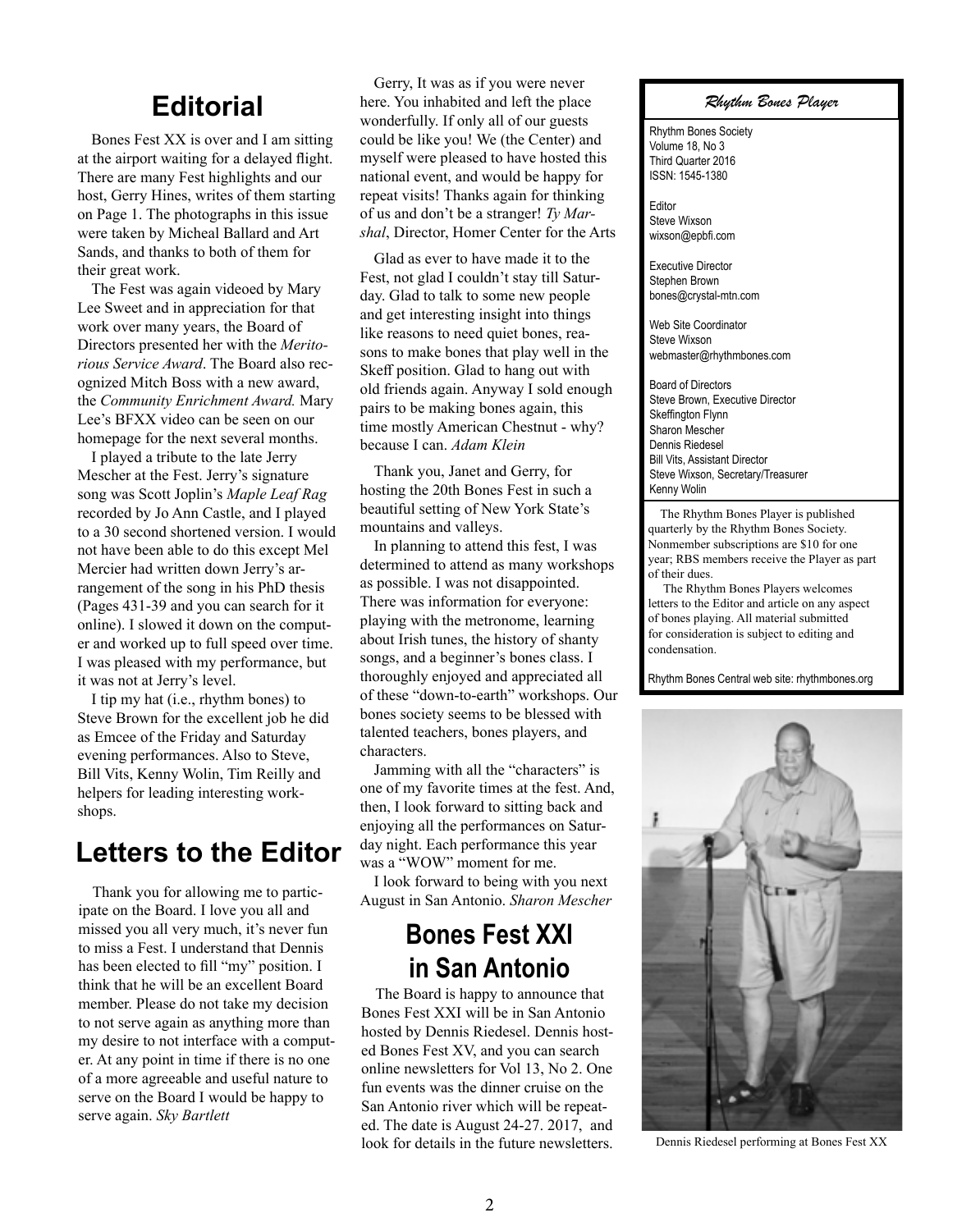#### **Editorial (Continued)**

Riedesel to the Board. Dennis is a past and future host of a Bones Fest and will be a great addition to the Board.

Bones Fest XX is still ringing around my head as I suspect it is with most attendees. A very big thanks to Janet and Gerry Hines for all their hard work to make Bones Fest XX a joy!

Several moments stand out to me. The facility of the Homer Arts Center was fantastic and a great environment to germinate our Fest! The stage and facilities were just amazing! Our second attempt at Community Outreach was very rewarding at both the Assisted Living Center and the Day Camp.

Saturday's performance was one of our best with stellar performances by all the participants. I have to say that the late night jamming at the hotel was my favorite, and watching Jeremy jamming with his bones brothers was thrilling!

I'm very excited at the prospect of returning to San Antonio Texas next year. Dennis Reidesel is already putting together a stellar Fest with some very interesting features which will make our stay in Texas truly memorable. I encourage all of you to watch for specific dates and plan accordingly. Yee Haw! *Steve Brown*

## **Dr. Mel Mercier at Notre Dame**

For about 20 years, Notre Dame has hosted the Keough-Naughton Institute for Irish Studies, and this year it was held April 1-3. The institute focuses on the gathering of educators and students to study Irish culture. This year, for the first time, the institute invited professors of



music and performance arts to participate. One of the professors was our own Rhythm Bones Society member, Dr. Mel Mercier, who, in March, took over as Chair of Performing Arts at the University of Limerick (refer to his story in the newsletter article, Volume 18, No.1, 2016).

Jerry and I had traveled to Ireland in 2011 to visit the Merciers, experience all things Irish, and attend Mel's PhD graduation. That was the last time Jerry and I saw the Merciers. So, because Mel was coming to Notre Dame, and close to Iowa, I took the opportunity to travel to Notre Dame to visit Mel, learn more about Irish music and culture, and meet other interesting academics.

At the invitation of Notre Dame, Micheal O'Suilleabhain and Helen Phelen, Mel was asked to take part in presenting with his two colleagues. The focus of their seminar was recognizing the importance of including the study of all types of world music along with the performing arts in the university setting. In Mel's words, "The performance part is still not fully recognized as being equal or a part with being a more traditional scholar, i.e., writing books and articles.

So, there have been issues for people like me… who would consider themselves performance scholars… or composers. I'm producing CD's, performances and competitions so I'm asking the university to value that and to accept it in the same way as they accept written works. Our panel was really about that… There is still a sense that Irish music is an outlier…This is not a music conference but there is an aspiration that Irish studies would begin to include and embrace the study of music."

Part of Mel's contribution to the presentations with Micheal and Helen focused on two themes: his musical relationship with his father, Paedar, and comparing the traditional Irish bones musician to Jerry's style of bones playing.

At this time, Mel is "in a dialogue with my father" because he is "making a radio documentary about him." Mel realizes he had a special relationship with his father: playing the bodhran and the bones. In their relationship there was "created a certain kind of bond and empathy."

With tongue-in-cheek humor, Mel shared this: "I was a one-handed bones player. When you're an Irish traditional one-handed bones player, you always sit down. And you make yourself kind of invisible. There's a kind of apologeticness about it, (as if to say), 'I'm not in the room; or 'I'm sorry.'

"When I met Jerry Mescher at the bones fest in 2000 at Chattanooga, what I saw, what I experienced was something entirely different." At this point, Mel stands up, extends both arms outward with his bones in each hand, and imitating Jerry, says, "Here I am; and I'm not ashamed." Of course that comes out of vaudeville and minstrelsy; Brother Bones, one of the end men. So I began to learn to play like Jerry. I can tell you that through that I began to feel like Jerry. I developed an empathy with him."

The weekend flew by at lightning speed, but was worth every moment spent with Mel and many of his Irish colleagues. It was an honor to be with Mel, listen to his story about his relationship with his father, and, in many ways, learn more about Jerry from a different, personal perspective. *Sharon Mescher*

[To listen to Mel's Paedar Mercier story, search Google with RTE Radio 1 doconone Paedar Mercier and click the play button]



Sharon Mescher performing at BFXX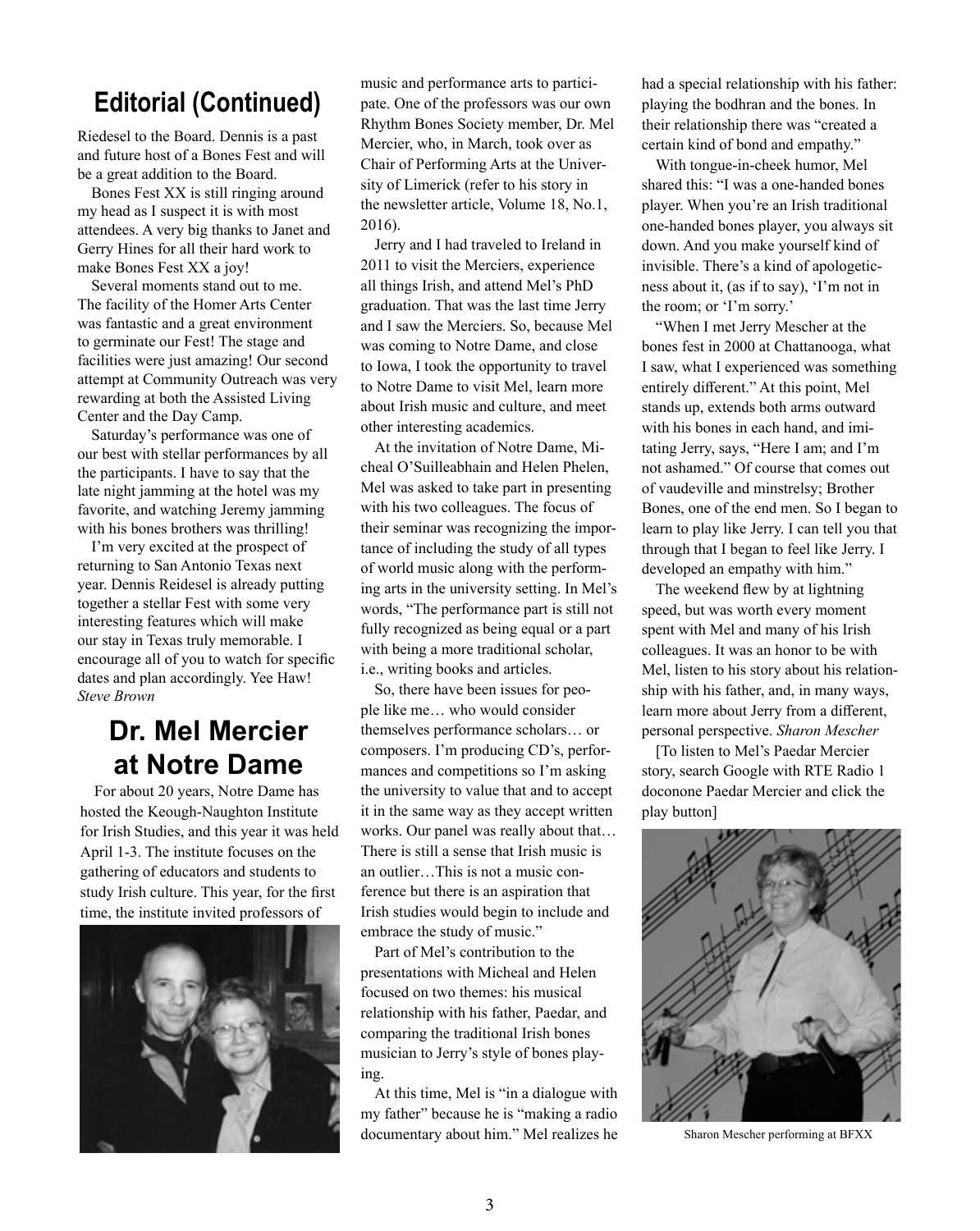

Steve Brown's Irish Tunes Workshop showing part of the great facilities at the Homer Center for the Arts



Bones Fest XX Host Gerry Hines and band Metku. They are from the left Mike Ludgate, Katrina Mackey, and Phil Robinson



Stan Von Hagen



Dutch Kopp plays the bohdran with rhythm bones instead of a beater



Bill Vits



Newcomer Lynda Bertrand and Bob Goulet play rhythm bones and dance French Canadian style



Spike Bones gets the audience involved



Tim Reilly and Steve Brown duet



Ben Denney plays rhythm bones while Mary and Richard Carty dance



Rowan Corbett surprised us with the band ilyAIMY. From the left; Kristen Jones, Rowan, and Rob Hinkal

Bob Goulet sitting and playing and dancing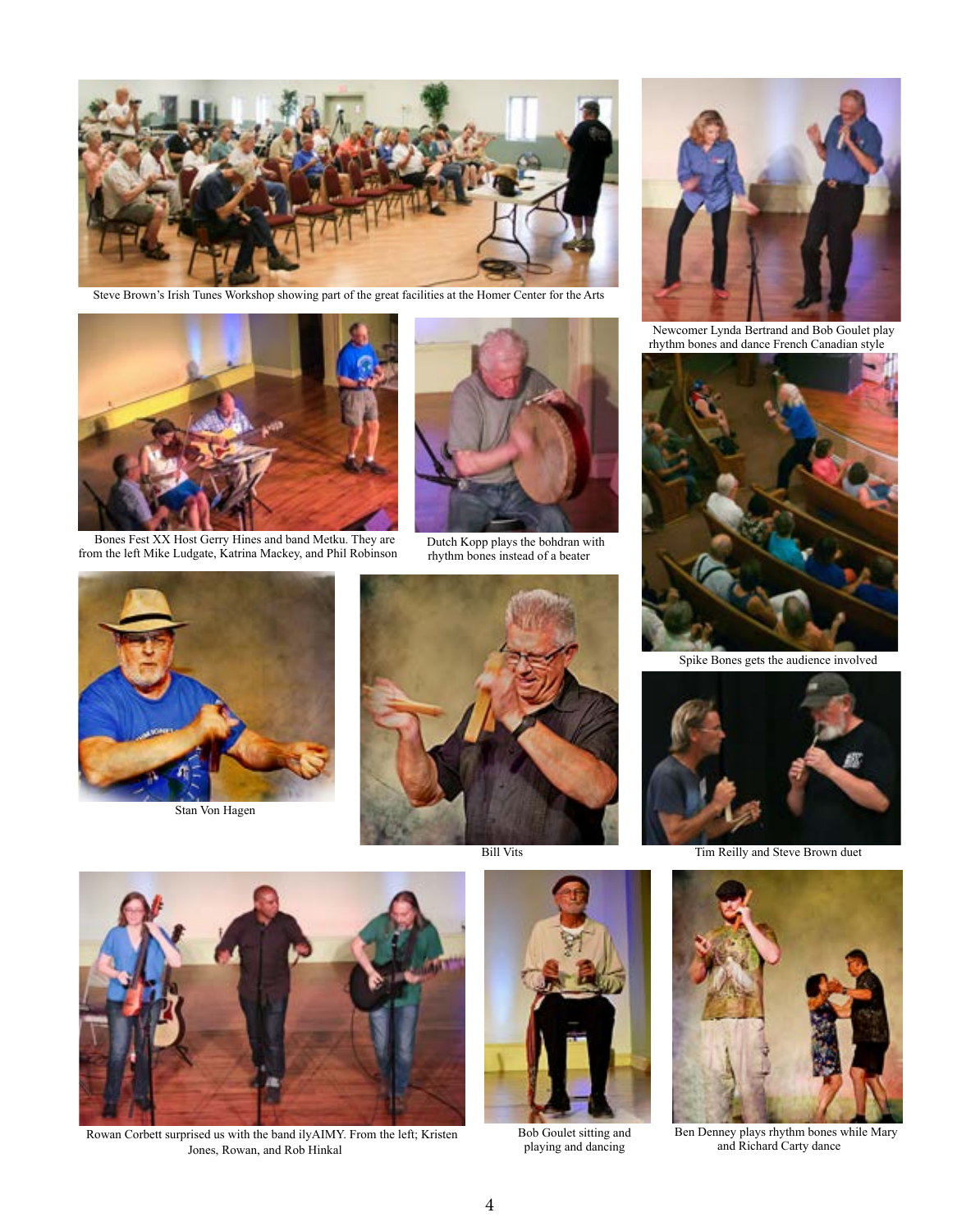

Mitch Boss (left) and Steve Brown ham it up on stage. Mitch received the first 'Community Enrichment Award' on Friday evening.



Steve Wixson played a short version of *Maple Leaf Rag* as a tribute to the late Jerry Mescher



Bill Vits leads Day Camp Outing. From left are Bill, Bob Goulet, Adam Klein, Ben Denney, Jonathan Danforth, Skeff Flynn, Stan Von Hagen and Bruno Giles



Jeremy Brown Blue Hammond Iim Runner





Michael Ballard





Skeff Flynn with Phil Robinson and Ben Denney Ernie Duffy



Kenny Wollin playing a unique playing style One of several Rhythm Bones Marketplace tables





Mary Lee & Frank Smith with Ben Denney and Jonathan Danforth. Mary Lee received Meritorious Service Award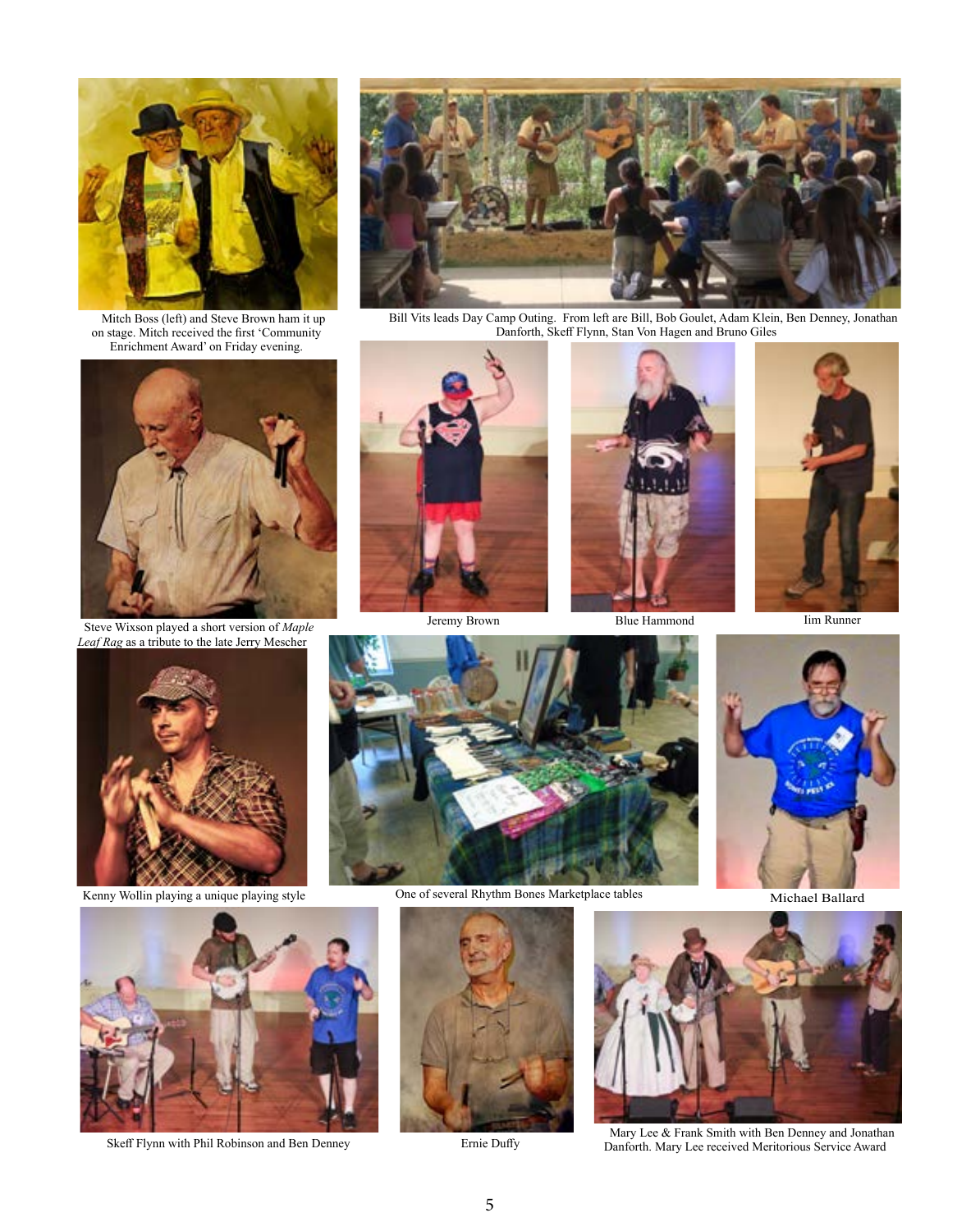Glad he came up with that as a picture of a Cortland apple playing the bones was my first thought. Thanks Jim.

A word about Steve Wixson. He is the background guiding hand that makes these festivals come to life. The Host's guide book, time line and the periodic email that says it is time for this or that keep things moving along. Between his help and the advice of Steve Brown from time to time most of the stress was of my own making. In the last week I learned not to schedule events on too tight a time line. I also learned that dealing with a group of musicians can be like herding cats. But those cats can make a Bones Fest purr. In the opinion of everyone I spoke with it was a huge success.

The Friday morning seminars by Bill Vits and Steve Brown were enlightening and confusing at the same time. Enlightening because they both touched on aspects of bones playing I struggle with and confusing because if I live to be a hundred I will never gain the skill set of either of them. It is sufficient that I pick up a tidbit here and there to move me forward in my practice.

The Friday afternoon outreach projects were my most stressful points of the weekend as I timed things too closely after lunch and did not figure on an overwhelmed restaurant. A couple of phone calls to delay things a bit and everything turned out great. The folks who entertained at the senior living center had a small but very appreciative audience. Those of us who went to the day camp at Lime Hollow Nature Center had the opportunity to teach 71 campers aged 8 to 14 to play the bones. Amazingly a few of them got it right off. Bill Vits has a way with kids and really gets in their face making them pay attention. The kids had all been on an overnight campout and were up until 1:30 in the morning (sounds like a bones jam.) and were filthy and tired. With Ben Denny, Jonathon Danforth and Adam Klein on guitar, fiddle and banjo respectively the kids were all wide awake. The Dutch Penny Bones (invented by Dutch Kopp) were a big hit. A few of the more greedy campers figured out how to loosen the pennies but most tried to play them.

Our Friday night meal was consumed with great gusto. We had gotten 7 party

(Continued from Page 1) sub platters from Subway. Janet and I were wondering how we were going to get rid of all that food. Our worries were in vain of course as 43 hungry bones players demolished those platters plus the 108 cookies that came with them. Evidently bones' playing is a high calorie burn.

> Our Friday night rehearsal show with the live Band "Metku" was great entertainment for ourselves and gave us a chance to get the kinks out. Ty Marshall who is the director of Homer Center for the Arts sent us a sound tech, Seth Asa who has some very real skills and made us sound like the professionals that many of our leading bones players are. Speaking of professionals Adam Klein had only one day available to be with us and wowed us as usual with an acapella voice and bones routine. Moving into the planning of the Saturday night show we realized that a five minute time limit was going to be necessary to get all 24 acts into a 2 hour show.

> Back at the London room in the hotel the serious (OK, maybe not serious, Mitch was there) jamming continued into the night as it did all 3 nights. These jam sessions are probably the highlight of every Bones Fest as we are not performing for anybody. We are relaxing and enjoying being with good friends and playing the bones.

> Saturday morning was another outreach to the public with a beginner's bones playing class. It started with Kenny Wolin and Tim Reilly doing a "Shanty Sing" tying in the old time sailor's life and the bones. They got the audience ready for the serious (really?) teaching done by Steve Brown. Steve Wixson acting as teacher's helper had a friend of Janet's playing with 2 hands before the end. Either Steve is a great teacher or she is a natural. Both of those things are probably true. Several attendees bought bones from our vendors both after the class and during and after the evening show.

It is hard to pick "the" highlight of the Saturday show. Rowan Corbett and ilyAMY would certainly be on the list. The vast improvement of Stan Van Hagen, Kenny Wolin's disco routine, Steve Brown and Mitch with their usual antics, Ben Denny being backed by Ron and Marie Bruschi waltzing in the colored

lights against the back wall, Bob Goulet and Lynda Bertrand displaying a French Canadian Bones duel, Dennis Riedesel's bones light show. All off the acts were wonderful and different and showed off the many talents of our RBS members. I hope without mentioning all 24 I haven't hurt any feelings. I can't leave out of course our World's happiest bones player Jeremy Brown whose Superman act brought down the house. At the end of the show the crowd was on its feet in a standing ovation.

The last jam session of Bones Fest XX kept us (them) going until after 1:30 AM. I fell in a heap about 12:30. Two ladies who attended the show at Bones Fest XIX drove all the way from West Virginia for the Bones Fest XX show and stayed up until almost midnight at the jam session. They were grinning from ear to ear all evening.

Sunday morning breakfast. A bitter sweet experience. A good bye to family for another year. If any of you get to Arizona this winter look me up and we will rattle the streets of Tombstone together. *Gerry Hines* 

## **Minutes of the Board Meeting**

Steve Brown called the meeting to order at 1:41PM on August 6 in the Homer Center for the Arts. All members were present except Sky Bartlett.

The Secretary read the minutes of the last meeting and they were approved. He noted that the following email motions were approved between Board meetings; approve BFXX, Meritorious Service Award to Mary Lee Sweet, creation and awarding a new award, the Community Enrichment Award, to Mitch Boss and a color cover for the BFXX Program.

The Treasurer gave a report noting that as of December 31, 2015 we had \$5,605 in the bank and it was approved.

Old Business. Skeff reported that he had not circulated a design document for a website update, but will do so soon.

We discussed the Starter Kit idea brought up at the last General Membership Meeting. In order to get an idea of what members want in a kit, Skeff will add a section to the website survey document.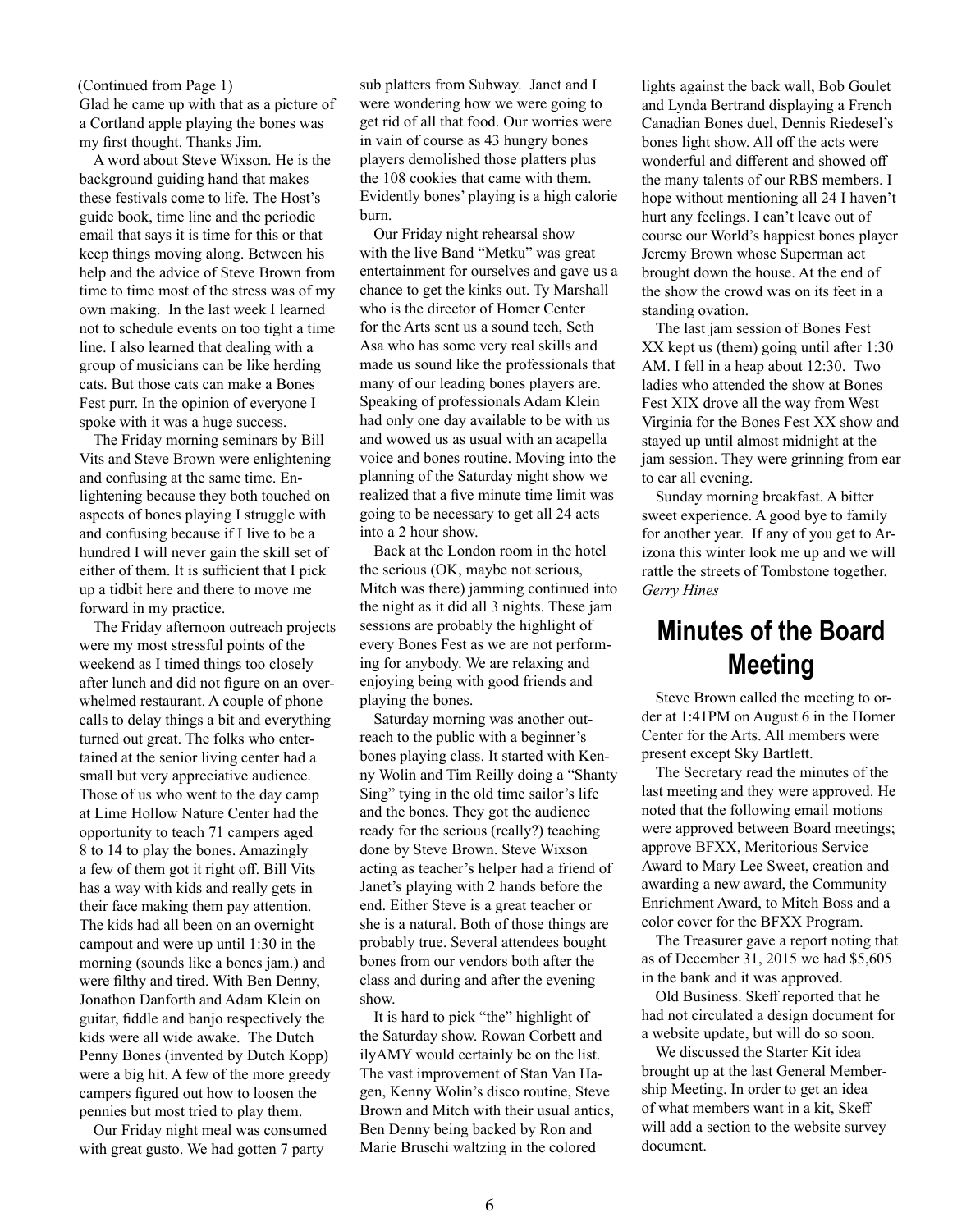New Business. We discussed the mechanics of email motions. There is a need for a separate email with the Subject: Vote: Name of Motion. Steve Wixson will formalize this and email to Board Members for approval.

Dennis Riedesel made an informal proposal to host BFXXI in San Antonio again. A motion was made, seconded and approved to ask him to submit a formal proposal.

Steve Wixson noted it was time for another Special Newsletter Issue covering Bones Fest XI to XX. Sharon Mescher, who edited the earlier special issue volunteered to edit it.

Scott Miller sent RBS a collection of rhythm bones made by the late Clif Ervin. He had received them from Clif's daughter, and he thought we could preserve them better than he could. While we have rhythm bones memorabilia, it does not seem feasible to have a real Museum though the concept of an online Museum seems possible. Steve Wixson will see what is possible. Cliff's daughter also wanted RBS to gift some bones to members and the Board will discuss criteria for this.

A motion was made, seconded and approved that Board members get administrative rights to our Facebook page so they can post items.

Steve Brown called the Board to order as the Nominating Committee. A motion was made, seconded and approved to nominate the current Board for next year less Sky Barlett who ask not to serve.

A motion was made, seconded and approved to adjourn, and we adjourned at 3:04.

Respectively submitted, *Steve Wixson,*  Secretary

# **Minutes of the General Membership Meeting**

Steve Brown called the meeting to order at 3:08 PM on August 6 in the Homer Center for the Arts.

The Secretary read the minutes of the last General Membership meeting and they were approved. The Treasurer gave a brief report noting we have \$5,605 in the bank.

Steve Brown reported on the Starter Kit project (see Board minutes).

Steve Wixson reported on the Remember Percy Project noting it is essentially complete and available to view on our website.

Steve Brown reported that the Board asked Dennis Riedesel for a formal proposal to host BFXXI. Dennis gave a brief overview of his ideas asking for members to comment.

Steve Brown opened the floor for nominations for the Board for 2016/17. The secretary presented Steve Brown, Executive Director, Bill Vits, Assistant Director, Steve Wixson, Secretary/Treasurer, and Board Members, Skeff Flynn, Sharon Mescher and Kenny Wolin. Mary Lee Sweet nominated Dennis Riedesel to fill Sky Bartlett's vacancy, and a motion was made, seconded and approved to elect all by acclamation.

A motion was made, seconded and approved to adjourn the meeting, and the meeting was adjourned at 3:25 PM. Respectfully Submitted, *Steve Wixson,*  Secretary

#### **Mitch Boss Says Thanks (We Think)**

I would like to take this moment to thank the Board of Directors of our great society for expressing their rather dark sense of humor by awarding me with a plaque stating that I all by myself have enriched the Rhythm Bones Society. Evidently I am the only one who has paid up dues.

I don't mean to be unthankful, but I can't help myself. Of all the other mediocre bones players (not all are mediocre, some are less proficient) why me? Is it because I try to show no disappointment when in conversation with men obsessed with sex and Pokemon.

Annette said she would hang the plaque up for me in the shower. I did not think that was appropriate so I hung it in plain sight next to the etagere with all my bones stuff on it.

You may know that I'm retired and live in an old folks home. My 'friends' are all physically and mentally detained. Some have expressed to me how much they like the way my plaque is framed; none of them can read it. The plaque gets harder and harder to read, it is slowly erasing itself, was that intentional?

I want the Board of Directors to know how much I appreciate this award and all the laughter and knee slapping it has given so many old people....*Mitch Boss*

## **Mary Lee Sweet Says Thanks Too**

I would like to thank Mitch Boss for thanking the Board of our great society for awarding him an elegant certificate. (Hey Mitch! I paid my dues too!)

Without his example, I may have forgotten to properly express my appreciation for the award given to me.

Exactly how many awards have you gotten, Mitch? Albert Einstein said, "Many of the things you can count, don't count. Many of the things you can't count, really count." Are you counting?

Thank you Board for presenting me with the Meritorious Service Award. (I did notice an IOU in that word! (Check the accounts! I paid my dues, just like Mitch!)

In order to receive my award, I was required to take the stage. I really didn't want the stage. Just the award. I love awards! I couldn't be happier! But like Reese Witherspoon said, "It's funny that it all becomes about the clothes. It's bizarre! You work your butt off and then you win an award and it's all about your dress.

Thank you to the Rhythm Bones Society for gifting me with a written, framed document that says I am appreciated. Receiving it in the beautiful, historic village of Homer, New York where "past and present blend like a good stew" made it memorable. Jonas Salk said "The reward for work well done is the opportunity to do more." I intend to do just that! *Mary Lee Sweet*

#### **Bones Calendar**

**Fleadh by The Feale All Ireland Bones Competition,** May 1, 2017, Abbeyfeale, Ireland

**Bones Fest XVIII.** August 24-27, 2017, San Antonio, TX, Host is Dennis Riedesel,

**NTCMA Bones Contest.** August 28 - September 3, 2017, LeMars, IA. Bones Contest will likely be on Sunday.